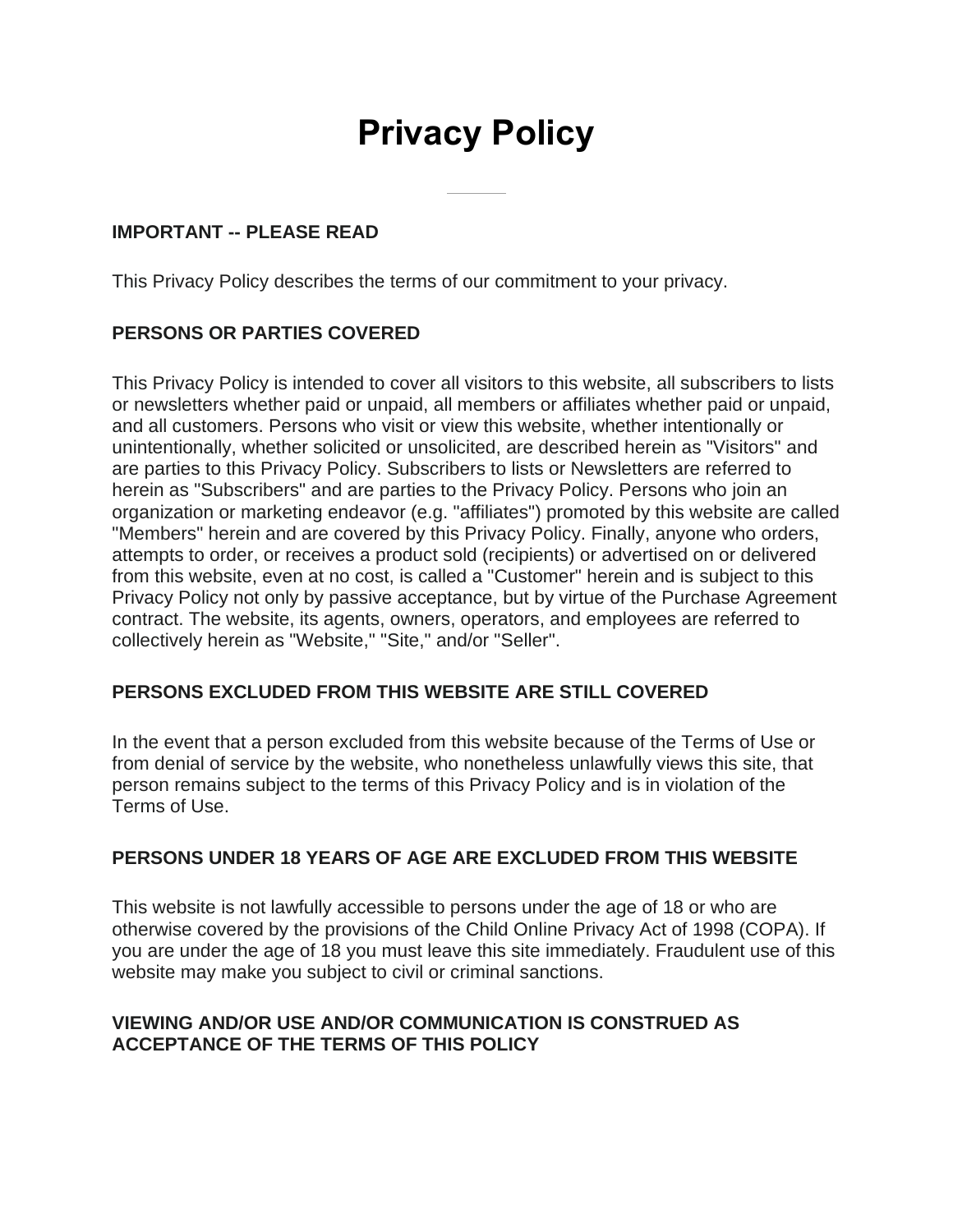Acceptance of the terms of this Privacy Policy is a portion of the consideration required for your right to visit the website. If you do not accept these terms, you have no right to visit this site and you are fraudulently using this site.

## **A NOTE TO CALIFORNIA RESIDENTS (ONLINE PRIVACY PROTECTION ACT OF 2003 --OPPA)**

It is the intent of the Privacy Policy to comply with the California Act. Various provisions throughout this Privacy Policy address requirements of the act. In summary, you must presume that we collect electronic information from all visitors. This is not usually personally identifiable. If you purchase a product or service via this website (and thereby become covered by the Act), the purchase agreement you electronically sign prior to purchase allows the website to collect and archive all the personal information you provide and to transmit and/or transfer that personal information to third parties. There is no way you can modify this information and you have no right to do so. Under the terms of the purchase agreement, you have no right to view or receive any information about our database. In the event that the website, under advice of counsel agrees to divulge information, the requesting party must submit whatever information is demanded by the website in insure that the website is releasing information to the correct party. Other provisions of the OPPA may exempt this website from complying. While we take measures to ensure that outside parties do not have access to any information we have about you, we do not warranty that outside parties will not breach our system and thus have access to your information. (You should know that merchant service providers do not allow us access to your credit card information.) This Privacy Policy also is subject to change without notice. You are required to read it prior to using the website. By interacting with the website you agree to the terms and conditions of the Privacy Policy. By using the website or purchasing a product through this website, you waive the right to use state or federal court systems to address complaints and, instead, agree to use the American Arbitration Association located in a city and county specified herein.

# **ABOUT THE PERSONAL INFORMATION THIS WEBSITE COLLECTS AND HOW IT IS USED**

This website routinely collects information about its visitors, subscribers, members, and customers. This information is obtained in various ways, such as:

## **VISITOR, SUBSCRIBER, MEMBER, OR CUSTOMER INFORMATION OBTAINED FROM 'REGISTRATION'**

Registration means that the Visitor, Subscriber, Member or Customer takes active, positive steps to communicate information to this website. This can include pages or 'pop ups' where you register for a newsletter or subscribe to a mailing list; it can include your participation in visitor surveys; it can include requesting information from the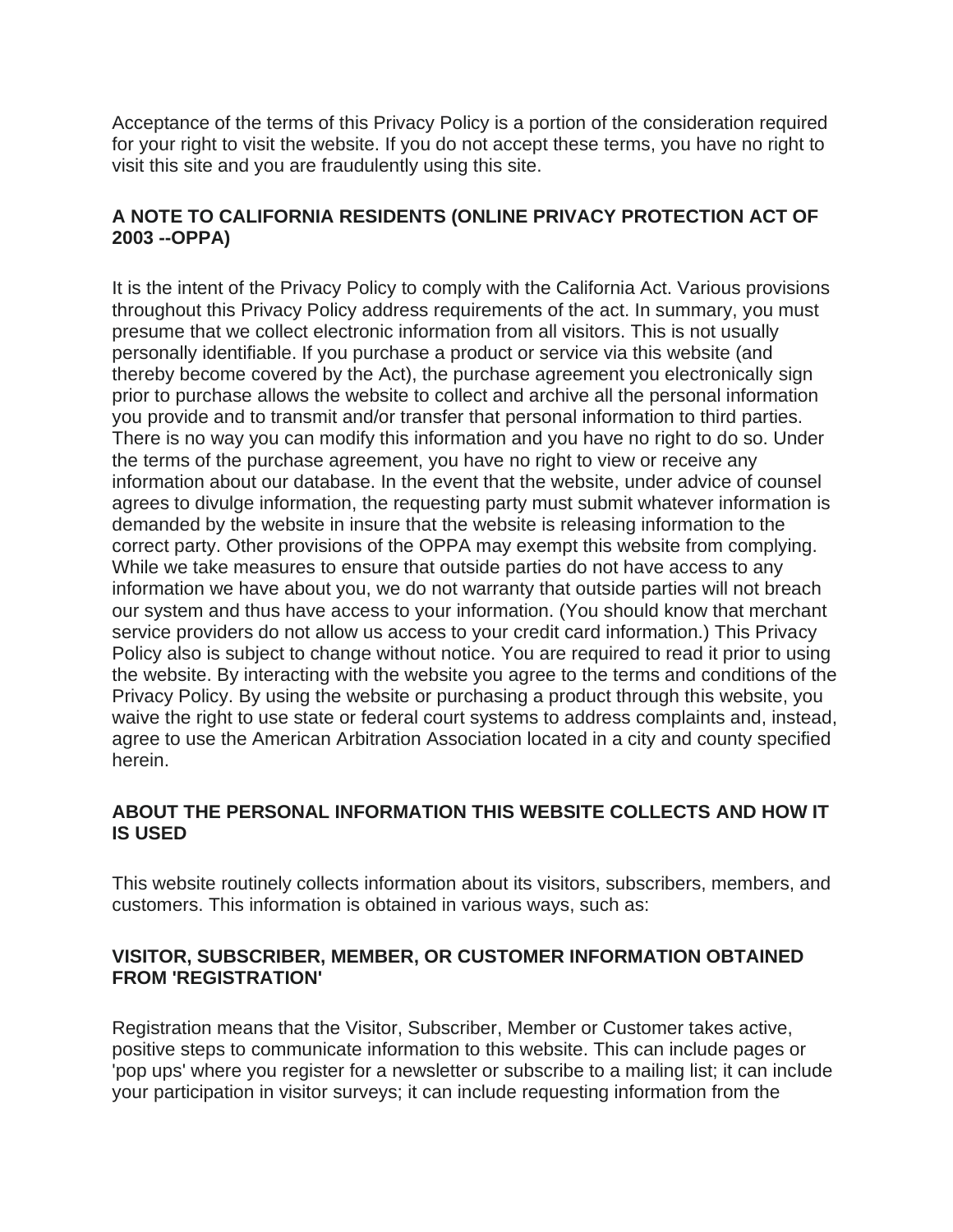website via email, mail, or courier; it may be from joining an affiliate program or other membership organization, paid or unpaid; it may be from ordering a product.

Occasionally complete credit card information may be provided to the website via fax or a fill-in form rather than regular secure merchant service processing. This information is kept at the highest level of security and is never divulged to anyone except the merchant service provider or for the purpose of communication with the customer.

## **ONLINE ORDERING**

Online ordering via SSL encrypted communication provided by shopping cart services supporting merchant service companies like Visa and Master Card provides information to the website but does not provide complete credit card numbers. In the process of online ordering, the customer provides, name, address, city, state, email address, phone number, CVV2 (back of card) number, and, occasionally a member password. You should consider all this information available to the website. This information is used to deliver the product, but under the Purchase Agreement you also approve its use for general solicitation purposes.

## **VISITOR EMAIL INQUIRIES**

Website visitors who wish to communicate with the website do so under two conditions: one, they give their permission for contact by the website; two, they are subject to any 'submission' provisions of the Terms of Use, Purchase Agreement, or this Privacy Policy. While your email address may or may not be used to solicit you, it is added to the website's general solicitation database.

#### **CUSTOMER EMAIL OR TESTIMONIALS**

If you are a customer and send an email to the website, or if you communicate with the site by phone or mail, the website collects information about your communication and by communicating with the site you give your permission to collect, archive, retrieve, and otherwise use any information collected as the site sees fit.

Any communication which, in its sole discretion, the site deems to be a testimonial, may be publicized for commercial purposes.

## **INFORMATION OBTAINED FROM VISITOR INTERACTION WITH BANNERS, POPUPS, OR SITE ADVERTISERS**

Visitors clicking on banners or pop-ups or hyperlinked advertising, appearing on this website must assume that information is being collected about them. This site is not responsible for the use of information collected in such a fashion. Visitors must assume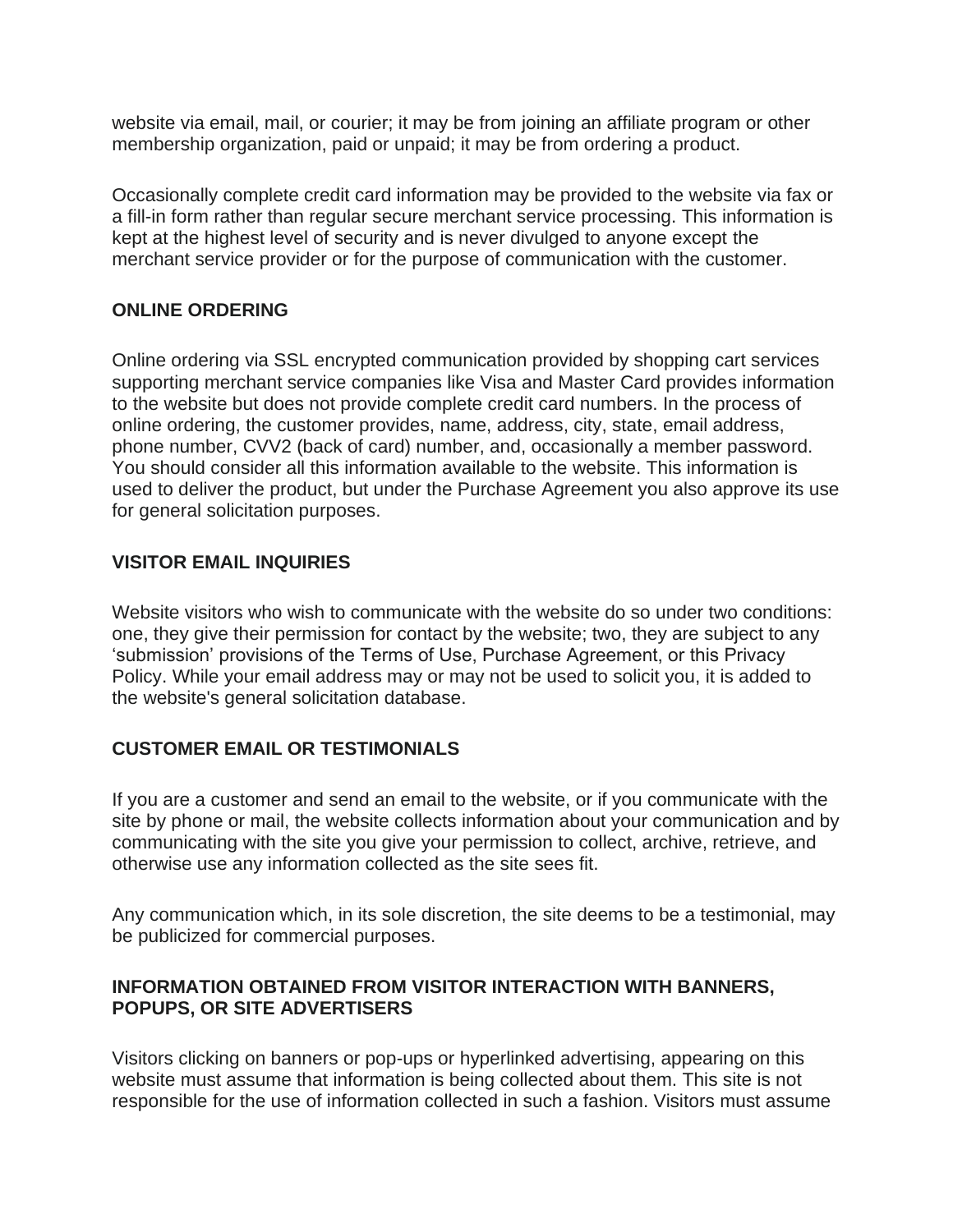that (1) information will be collected, (2) that 'cookies' will usually be placed on their hard drive, (3) that website does not have any control over what happens with this information, (4) that website takes no responsibility over the accuracy or content of advertisers, (5) that website is not responsible for downloads from third party advertisers that contain viruses or worms or other computer code that causes their computer or software harm, and (6) that website assumes no responsibility for the data that is garnered from the click itself or that the advertiser collects.

#### **INFORMATION OBTAINED FROM REFERRING EMAIL OR REFERRING URLS**

If you send a friend an email from this site or if you send the url or one of our web pages to a friend, you must assume that some data is collected about your IP address or your email address and that of your friend. You must assume that referred emails or web pages may appear to come from your email. You must accept fully responsibility for referring pages or email to a friend and agree to indemnify this site for any damage, intentional or unintentional that results from said referrals.

#### **INFORMATION OBTAINED FROM VOLUNTARY VISITOR, SUBSCRIBER, MEMBER OR CUSTOMER SURVEYS**

Unless otherwise specified in the survey, you must assume that any information provided to the website as part of a survey in which you participate may be used for general solicitation for commercial purposes and that such information will be shared with joint venture partners, affiliates, marketing organization or used by the site itself for product design or solicitation purposes.

#### **INFORMATION OBTAINED FROM ELECTRONIC MEANS AND 'COOKIES'**

Many websites, including this one, collect information about your computer, your email address, your IP address. You must assume that your web-viewing or web-use activity is monitored, tracked, and information collected. This information is not usually of a personal nature, but it may help define your viewing habits and product preferences even though the website may or may not have any idea who you are.

"Cookies" is web jargon for bits of computer code placed on your hard drive. Websites use this to keep you 'logged in', to keep track of search criteria, to monitor use, to password protect use of the site or use of products sold by the site. Cookies can also be used to obtain information about your computer configuration or your use of your computer.

Cookies can be used to electronically gather information about you. Again, it may or may not be personal information, but it is information and by using this site you are expressly giving permission to use 'cookies' and to use the information gathered from their use to benefit you. You also give permission to collect, archive, retrieve, and use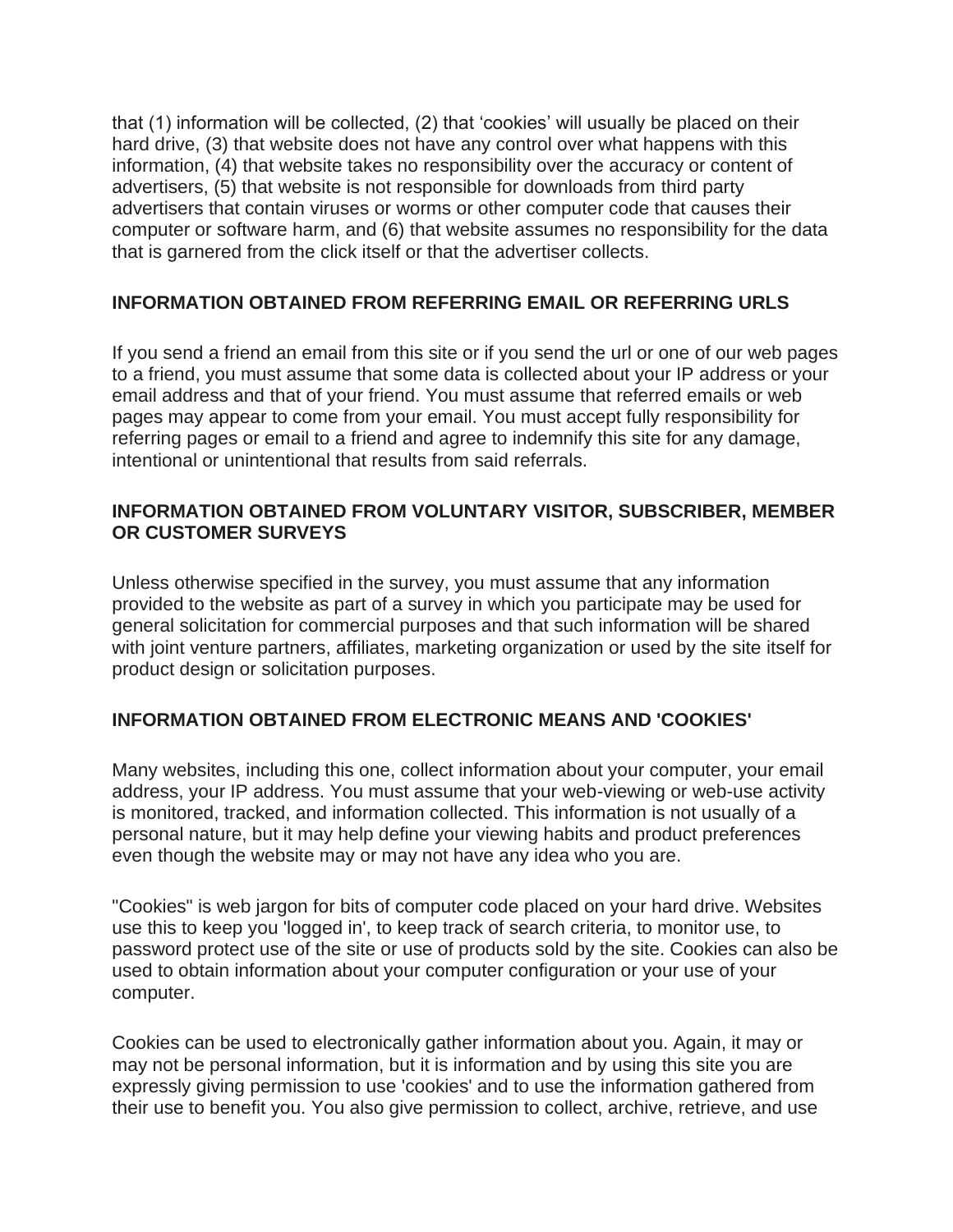any information collected for product design, product offers to you, and general commercial solicitation purposes by this site or joint venture partners, affiliates, and marketing organizations.

## **HOW INFORMATION MAY BE USED**

The use of information as described below may or may not be how information that is collected is customarily used by this site. While actual use of any information collected may be used quite conservatively, you must assume that it is not. You must assume that information collected is shared with other persons or entities for commercial purposes. While this is uncommon in practice, you must assume that it is as you make your decision whether or not to view or interact with this website. This type of shared information may include your name, address, phone number, email address and buying habits, as well as other information. This information may be used for general commercial solicitation by this website or other persons it is sold to, rented to, or shared with.

## **INFORMATION THAT IS NOT SHARED**

Credit card information or other financial information is not usually known to the website. However, in the event that it is made known, that information is never revealed to anyone except to processing authorities or law enforcement agencies. However, the provider of such information gives express permission to use it in fraud investigation or for litigation.

## **BULLETIN BOARDS AND PUBLIC FORUMS**

Visitors, subscribers, members, or customers who use any site provided bulletin boards or other public forums, such as chat rooms, do so at their own risk. You may not assume that the site monitors these services or protects you in any manner from information you post publicly or share with anyone else via these services.

#### **SPAM**

By providing to this website information that forms the basis of communication with you, such as an email address, you waive all rights to file complaints concerning unsolicited email or spam from this website since, by providing such information, you agree to receive communication from us or other marketing organizations. However, all email communication with you shall contain an 'unsubscribe' link where you may notify the website that you no longer wish to receive solicitations or information from the website and your name will be removed from the general solicitation database.

## **DATA SECURITY**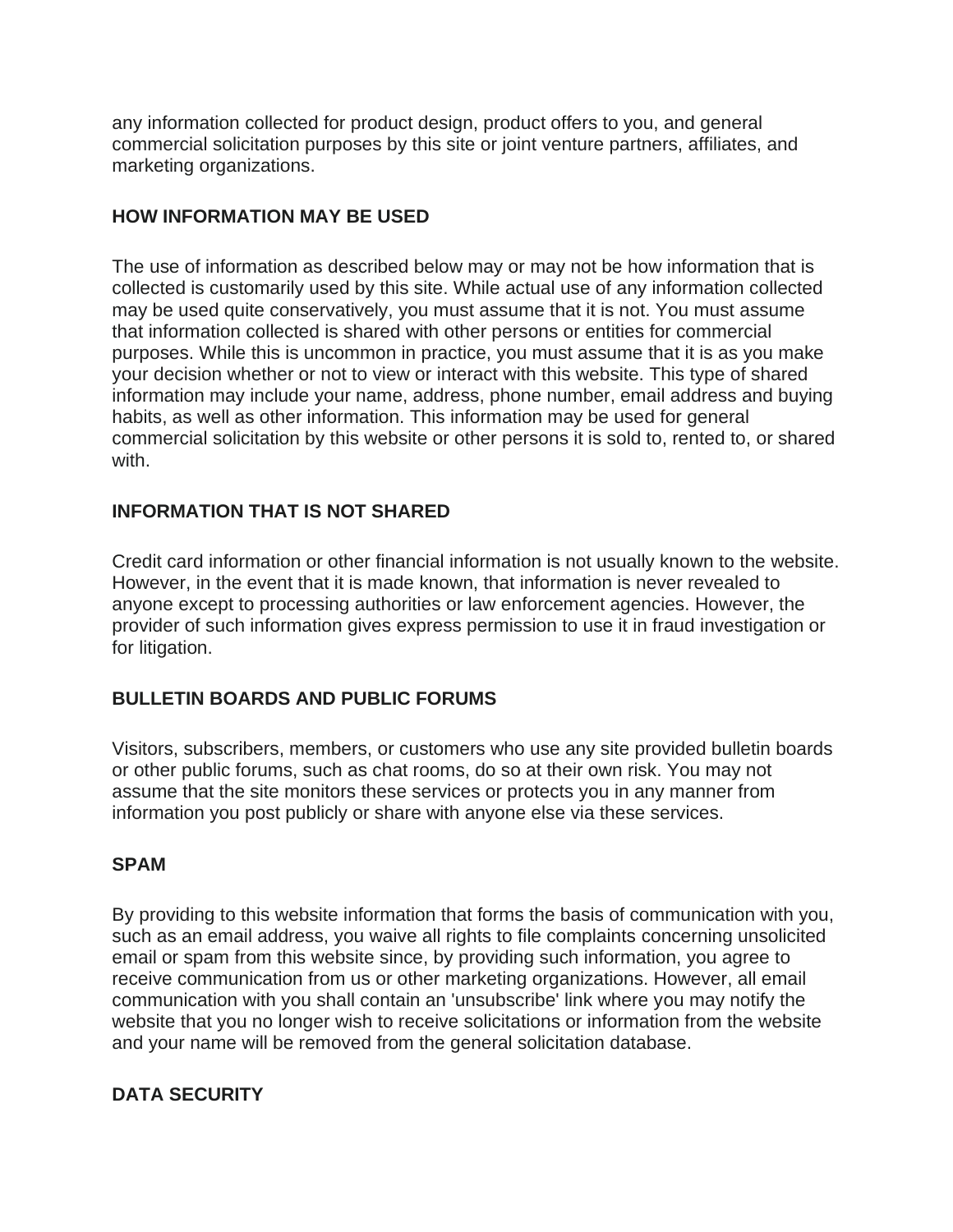This website takes measures to protect its data that contains information related to you. However, as a consideration for viewing this site or interacting with this site in any manner, you waive all claims of any nature against this site concerning the loss, alteration, or misuse of information. You must assume that it is possible for your personal data to be obtained by others, such as "hackers," and used in an inappropriate manner that may cause you harm and that you agree that the site is not responsible for damages to you.

# **QUESTIONS, COMMENTS, OR REPORT OF INCIDENTS**

You may direct questions, comments or reports to:

LatinoWarrior1@gmail.com

# **REVISIONS TO THIS PRIVACY POLICY WITHOUT NOTICE**

This Privacy Policy is dynamic. It will continually change. You may not assume that it remains the same and you agree to check the policy each time you visit the site for changes. Unless, in the sole opinion of the website, this policy changes so drastically as to suggest a posted notification on the site or via email, you will receive no notification of changes to this Privacy Policy nor, under any circumstances, does this site promise notification. Your continued use of this site always evidences your acceptance of the terms this Privacy Policy or any modifications.

# **LATEST UPDATE**

This Privacy Policy was last updated on: March 1, 2021

# **COPYRIGHT**

This Privacy Policy is used under license. The copyright is owned by Mining Gold Corporation and Nevada Processing Center, Inc.

## **DISPUTES**

As part of the consideration that the Website requires of the Visitor to view, use, or interact with this site, Visitor agrees to use binding arbitration for any claim, dispute, or controversy ("CLAIM") of any kind (whether in contract, tort or otherwise) arising out of or relating to this purchase, this product, including solicitation issues, privacy issues, and terms of use issues.